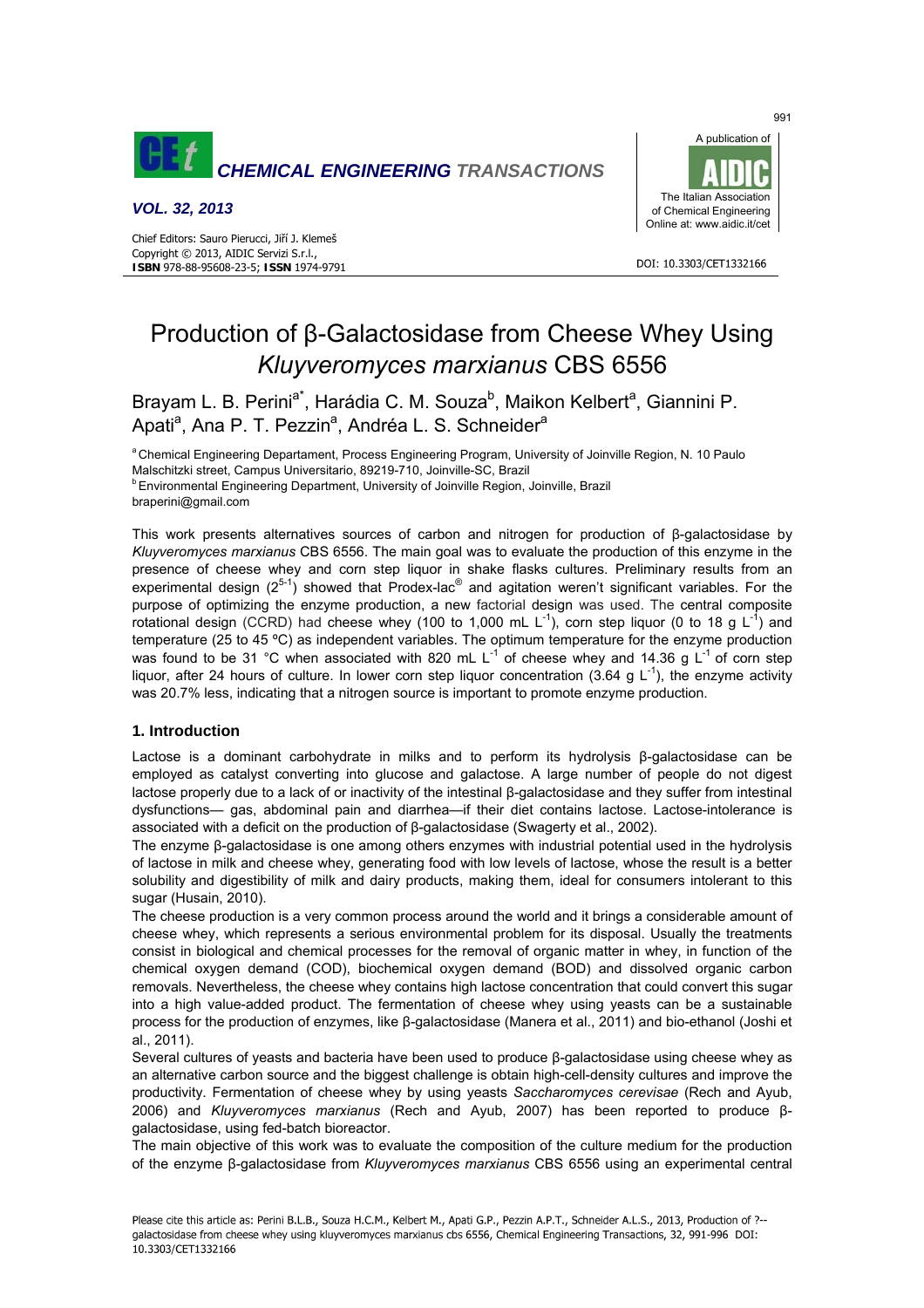composite rotational design (CCRD), using cheese whey as a source of carbon and corn steep liquor as a source of nitrogen. Temperature was also evaluated in order to obtain high levels of enzyme activity.

# **2. Materials and Methods**

## **2.1 Substrates**

The fresh cheese whey was obtained from Do Vale Industry in Palhoça city, Brazil. It was necessary to remove the protein of the whey. After heating for 15 minutes, the whey was vacuum filtered on 0.2 μm membrane (Manera et al., 2011) and the desproteinized cheese whey was kept frozen until use. The equivalent lactose concentration in whey was 48 g  $L^{-1}$ . The corn steep liquor was acquired from Corn Products in Trombudo Central city, Brazil and was kept frozen.

## **2.2 Yeast Strain**

The yeast Kluyveromyces marxianus CBS 6566 originally obtained from Centraal-Büreau von Schimmelcultures (Amsterdam, The Netherlands), was kindly provided by the Biotechnology Laboratory in University of Joinville Region. The strain was maintained on agar-plates containing YPL medium at 4 °C.

## **2.3 Inoculum Medium**

The inoculum medium was prepared with a single strain from Petri plates and incubated for 12 h at 37 °C with an orbital shaking velocity of 180 min<sup>-1</sup>. All the experiments used 300 mL flask with 100 mL of medium, which was constituted by lactose 2%, peptone 1% and yeast extract 1%. The humidity of the lactose was removed in a greenhouse at 60 °C for 24 h.

#### **2.4 Experimental Protocol**

All the experiments have been carried out in 1,000 mL shake flasks containing 300 mL of culture medium considering 10% of inoculum. Each run has been performed within 24 h, with velocity of 220 min<sup>-1</sup>.

#### **2.5 Analytical Methods**

Cell concentration was spectrophotometrically determined at  $\lambda$ = 600 nm (LKB Biochron –Novaspec II), with a curve calibration of biomass dry weight to co-relating readings. The cells were washed twice with distilled water and separated by centrifugation. The enzyme activity was carried out using ONPG (onitrophenol-β-D-galactopyranoside) as substrate (Lederberg, 1950), after cell disruption and the enzyme extraction. Total reducing sugar concentrations were measured by using the calorimetric method, using 3,5-Dinitrosalicylic acid.

## **2.6 Experimental Design**

In a previous work, Scholz et al. (2011) studied the effect of temperature, cheese whey, corn steep liquor, Prodex-lac<sup>®</sup> and agitation for production of β-galactosidase by Kluyveromyces marxianus CBS 6556 using a  $2^{5-1}$  factorial experimental design. It was verified that Prodex-lac<sup>®</sup> and agitation weren't significant variables. For the purpose of optimizing the enzyme production, a new factorial design was used. The variables temperature, cheese whey concentration and corn steep liquor effect has been considered to produce β-galactosidase in a central composite rotational design (CCRD). The total number of experiments has been 17 (8 factorial, 6 axial and 3 on the central point) and the data analysis of the experimental design was performed by the software STATISTICA 7.0.

The experimental conditions tested in CCRD were showed on Table 1and each level represents one of the variables:  $X_1$  - cheese whey concentration - CW (mL L<sup>-1</sup>) and lactose equivalent (g L<sup>-1</sup>) in parantheses,  $X_2$  corn steep liquor concentration - CSL (g  $L^{-1}$ ) and  $X_3$  – temperature - T (°C).

| Levels  | $X_1$ (lactose g L <sup>-1</sup> | X2    | $\mathsf{X}_3$ |
|---------|----------------------------------|-------|----------------|
| $-1.68$ | 100 (4.81)                       |       | 25             |
| -1      | 280 (13.46)                      | 3.64  | 31             |
| 0       | 550 (26.44)                      |       | 35             |
|         | 820 (39.43)                      | 14.36 | 39             |
| 1.68    | 1,000 (48.08)                    | 18    | 45             |

*Table 1: Coded levels and concentration of the variables in CCRD* 

 $002$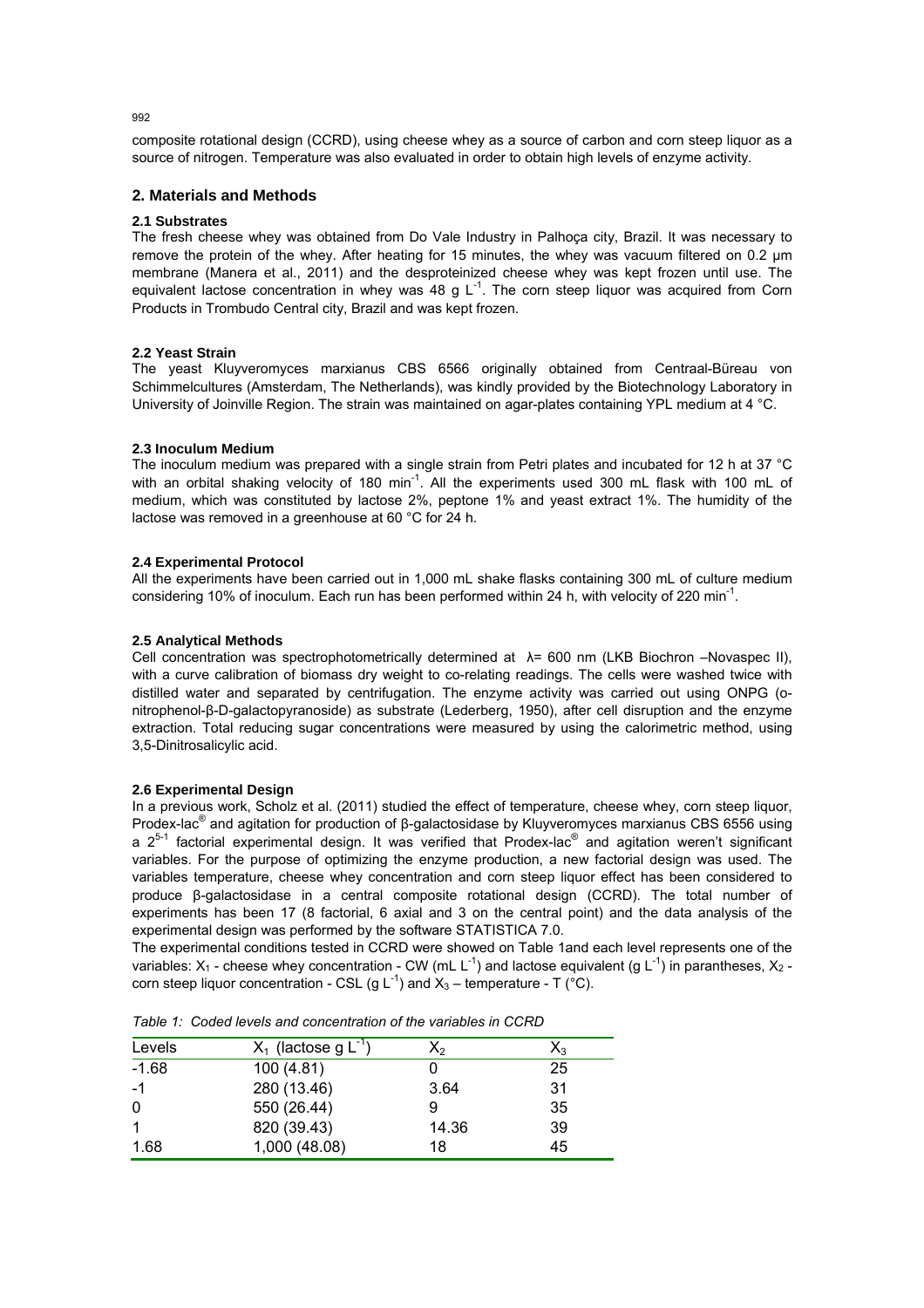#### **3. Results and Discussion**

The experimental conditions tested in central composite rotational design have studied the influence of the nutrients sources' concentration and temperature on biomass formation and β-galactosidase production. Figure 1 shows two experiments carried out at the same temperature (31 °C) and CW volume (39.43 g  $L^{-1}$ lactose equivalent) but using a different concentration of CSL.



*Figure 1: Batch experiments of cheese whey conversion carried out at T= 31 °C and CW= 820 mL L-1 (39.43 g L-1 lactose equivalent) and different corn steep liquor concentration, CSL: a) T= 31 °C, CW = 820 mL L-1, CSL = 14.36 g L-1; b) T= 31 °C, CW = 820 mL L-1, CSL = 3.64 g L-1. ●,β-galactosidase volumetric activity; ■, biomass; ▲, lactose.* 

It can be noticed that all lactose was consumed until 9h. Between 9h and 19h the biomass concentration was stable and after 19h another growth was observed. This can be explained in yeasts Kluyveromyces, due to ethanol consumption. Silveira et al. (2005) notice the occurrence of oxidative and fermentative pathway at a low temperature of 32 °C. Also the fermentative pathway can happen to produce ethanol when cheese whey is used as a carbon source (Sansonetti et al., 2010). The use of ethanol as substrate is possible due to the presence of alcohol dehydrogenase (Flores et al. 2000). Furlan et al. (2001) reported that at lower temperatures, such as, 28 °C and 30 °C, ethanol consumption still occurs even when there is the initial substrate.

It is noteworthy that the volumetric activities of β-galactosidase (U mL<sup>-1</sup>) was influenced by the concentration of CSL (nitrogen source) whereas with  $14.36$  mL  $L^{-1}$  the enzyme production was 21.99 U mL<sup>-1</sup> (Figure 1a) and with 3.64 mL L<sup>-1</sup> the enzyme production was 17.43 U mL<sup>-1</sup> (Figure 1b), showing that the enzyme volumetric activity was 20.7% less with a lower concentration of CSL. According to Manera et al. (2011), the concentration of CSL was also considered statistically significant for production of β-galactosidase by Kluyveromyces marxianus CCT 7082 in the presence of cheese whey. The analysis on the ANOVA test has been performed with 95% confidence to assay the statistical significance of the analysis based on β-galactosidase specific activity (U g-1) and volumetric activity (UmL-

1). The square sum (SS), the degree of freedom (df), the medium square (MS), calculated F and the probability of the significance of values ( $p < 0.05$ ) are shown on table 2:

| Factor          | SS        | df | МS        | F        | р           |
|-----------------|-----------|----|-----------|----------|-------------|
| CW(L)           | 171,754   |    | 171,754   | 0.984999 | 0.354028    |
| CW(Q)           | 442,776   |    | 442,776   | 2.539293 | 0.155073    |
| CSL(L)          | 1,494,834 |    | 1,494,834 | 8.572785 | $0.022089*$ |
| CSL(Q)          | 46.401    |    | 46.401    | 0.266107 | 0.621844    |
| T(L)            | 208,622   |    | 208,622   | 1.196436 | 0.310241    |
| T(Q)            | 550,503   |    | 550,503   | 3.157100 | 0.118846    |
| <b>CW CSL</b>   | 114,305   |    | 114.305   | 0.655531 | 0.444788    |
| CW T            | 1,870     |    | 1,870     | 0.010727 | 0.920416    |
| CSL T           | 127,761   |    | 127,761   | 0.732702 | 0.420341    |
| Error           | 1,220,588 |    | 174,370   |          |             |
| <b>Total SS</b> | 4,440,053 | 16 |           |          |             |

*Table 2: Analysis of variance (ANOVA) demonstrating the significant variation on the parameter: corn steep liquor concentration (CSL) on β-galactosidase specific activity (U g-1)* 

 $* =$  significant,  $L =$  linear and  $Q =$  quadratic.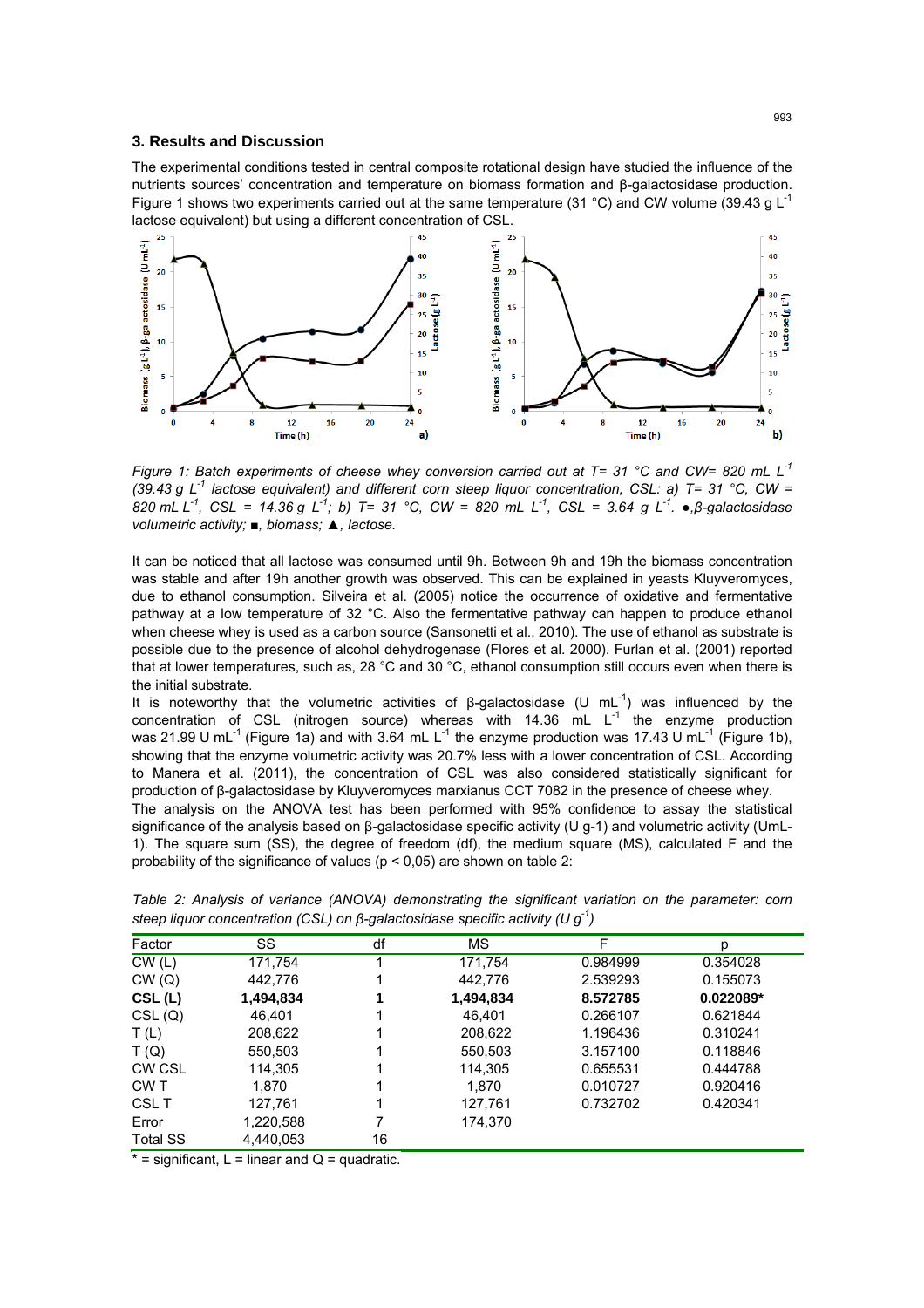It was found that only the CSL concentration had significant influence (linear) over β-galactosidase specific activity. The model adjustment was also expressed by the correlation coefficient  $R^2$  which was 0.7251, indicating that 72.51% of the variability in the response. The response function to β-galactosidase specific activity has been defined through statistical analysis and the model equation for coded variables can be written as in Eq (1):

$$
\beta - galactosidase (U g^{-1}) = 1,792.15 + 112.19 \text{CW} - 198.45 \text{CW}^2 + 330.99 \text{CSL} + 64.24 \text{CSL}^2 + 123.65 \text{T} - 221.28 \text{T}^2 - 119.53 \text{CW} \cdot \text{CSL} - 15.29 \text{CW} \cdot \text{T} + 126.37 \text{CSL} \cdot \text{T}
$$
 (1)

Considering this equation it is possible to generate a response surface to analyze different values of CW and CSL concentration for production of β-galactosidase. The conditions that resulted in the highest enzymatic specific activity were the conditions which indicate higher values of CSL concentration, about 18 g  $L^{-1}$  (Figure 2).



*Figure 2: Response surface for β-galactosidase specific activity (U g-1) based on lactose concentration and (CSL) corn steep liquor concentration.* 

On the other hand, the conditions that resulted in higher β-galactosidase volumetric activities (U mL<sup>-1</sup>) were observed in higher values of CW concentration, about 1,000 mL  $L^{-1}$  (48 g L<sup>-1</sup> lactose equivalent) and lower temperatures. Based on statistical analysis, Equation (2) was obtained which has been validated by analysis of variance (Table 3) in which the coefficient correlation was 0.8554.

| Factor          | SS       | df | МS       | F        | р         |
|-----------------|----------|----|----------|----------|-----------|
| CW(L)           | 103.0204 |    | 103.0204 | 19.13369 | 0.003257* |
| CW(Q)           | 2.3601   |    | 2.3601   | 0.43833  | 0.529114  |
| CSL(L)          | 15.6621  |    | 15.6621  | 2.90887  | 0.131862  |
| CSL(Q)          | 2.3830   |    | 2.3830   | 0.44260  | 0.527177  |
| T(L)            | 58,0836  |    | 58,0836  | 10.78769 | 0.013404* |
| T(Q)            | 1.5152   |    | 1.5152   | 0.28141  | 0.612188  |
| CW CSL          | 0.7555   |    | 0.7555   | 0.14032  | 0.719051  |
| CW T            | 29.7278  |    | 29.7278  | 5.52127  | 0.051107  |
| <b>CSLT</b>     | 7.2181   |    | 7.2181   | 1.34060  | 0.284903  |
| Error           | 37.6897  | 7  | 5.3842   |          |           |
| <b>Total SS</b> | 260.6330 | 16 |          |          |           |

*Table 3: Analysis of variance (ANOVA) demonstrating the significant variation on the parameters: cheese whey concentration (CW) and temperature (T) on β-galactosidase volumetric activity (U mL-1)* 

 $* =$  significant,  $L =$  linear and  $Q =$  quadratic.

$$
\beta - galactosidase (U mL-1) = 11.34 + 2.75 CW - 0.45 CW2 + 1.07 CSL ++ 0.46 CSL2 - 2.06 T - 0.37 T2 + 0.31 CW.CSL - 1.92 CW.T - 0.95 CSL.T
$$

(2)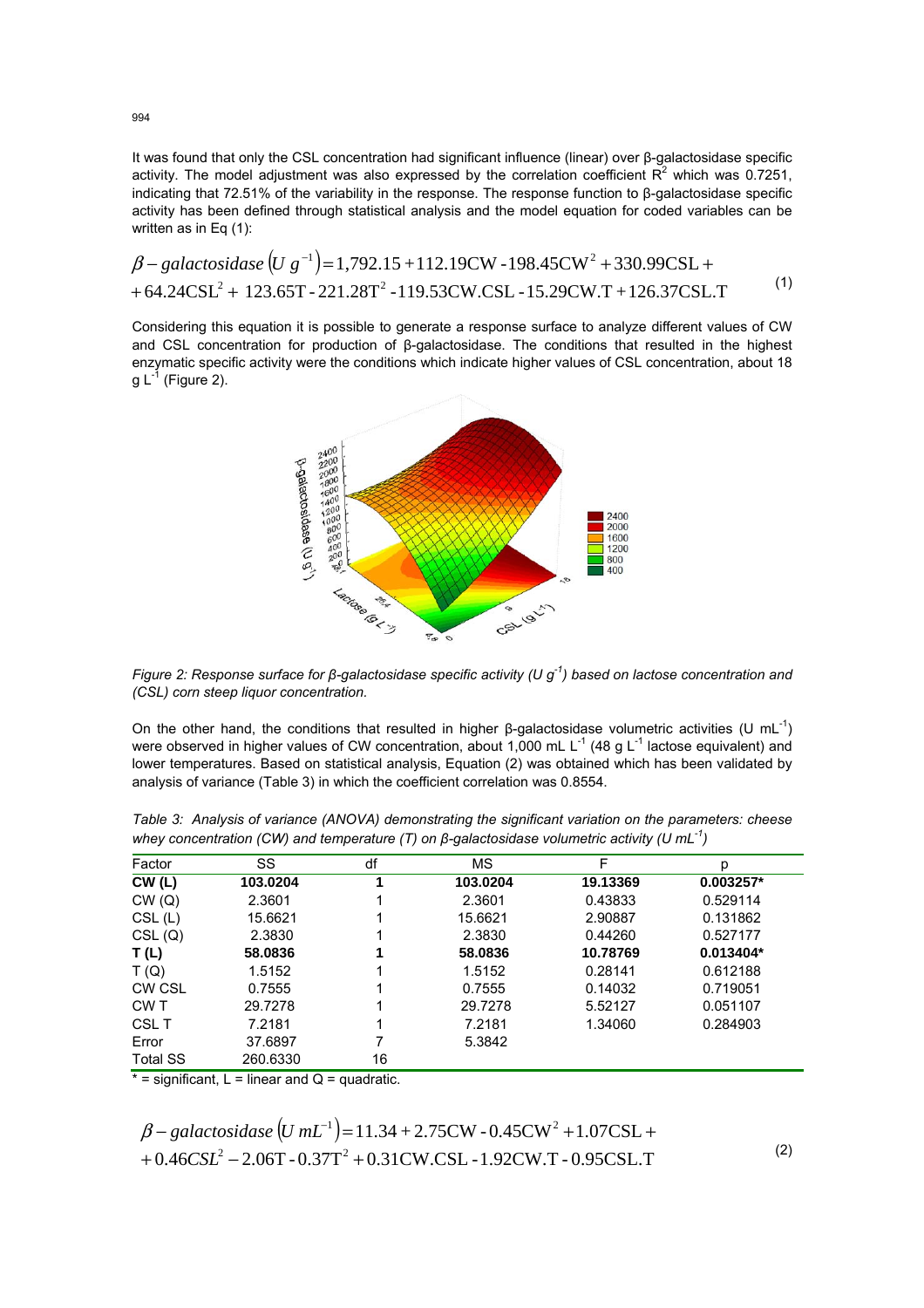It was found from the variables tested that only CW concentration (linear) and temperature (linear) have significant influence. From the equation it is possible to generate a response surface (Figure 3) to analyze CW concentration and temperature for higher production of β-galactosidase (U mL<sup>-1</sup>).



*Figure 3: Response surface for β-galactosidase volumetric activity (U mL-1) due to: lactose concentration and (T) temperature.* 

The maximum specific activity (2,853 U  $g^{-1}$  cell) was obtained after 24 h of cultivation when associated with 550 mL L<sup>-1</sup> of cheese whey, 14.36 g.L<sup>-1</sup> of corn steep liquor and 35 °C. This specific activity is 1.65 times higher than that obtained in batch cultures of *K. marxianus* CCT 7082 using 70 g L<sup>-1</sup> of cheese whey and 100 g L<sup>-1</sup> of corn steep liquor as culture medium at 30 °C after 48 h, by Manera et al. (2011). The authors suggested that the lower enzyme activity possibly occurred due to an oxygen limitation in the medium (180  $min^{-1}$ , which is caused by the high oxidative metabolism of this yeast (Rech and Ayub, 2007), whereas this work utilized 220 min<sup>-1</sup>.

Not considering the cell growth, the maximum β-galactosidase volumetric activities was obtained at 31 °C and 820 mL  $L^{-1}$  of cheese whey (Figure 1a) and the ANOVA analysis showed both variables statistically significant (Table 3). In face of it, the higher the cheese whey concentration and the lower the temperature, the best results of enzyme per ml medium were achieved as shown in Figure 3. Although, the corn steep liquor concentration is not a significant variable, it also may contribute to the maximum enzyme volumetric activity at higher concentrations.

The Figure 4 shows that the experimental values were observed versus the predicted values by the models for β-galactosidase volumetric and specific activity. The residual distribution is normal and its distribution is random and independent of the model, without showing trends, which shows reliability of the experimental data and the proposed models.



*Figure 4: Comparison between the experimental values of: a) β-galactosidase specific activity (U g<sup>-1</sup>); b) βgalactosidase volumetric activity (U mL-1) and those predicted values.*